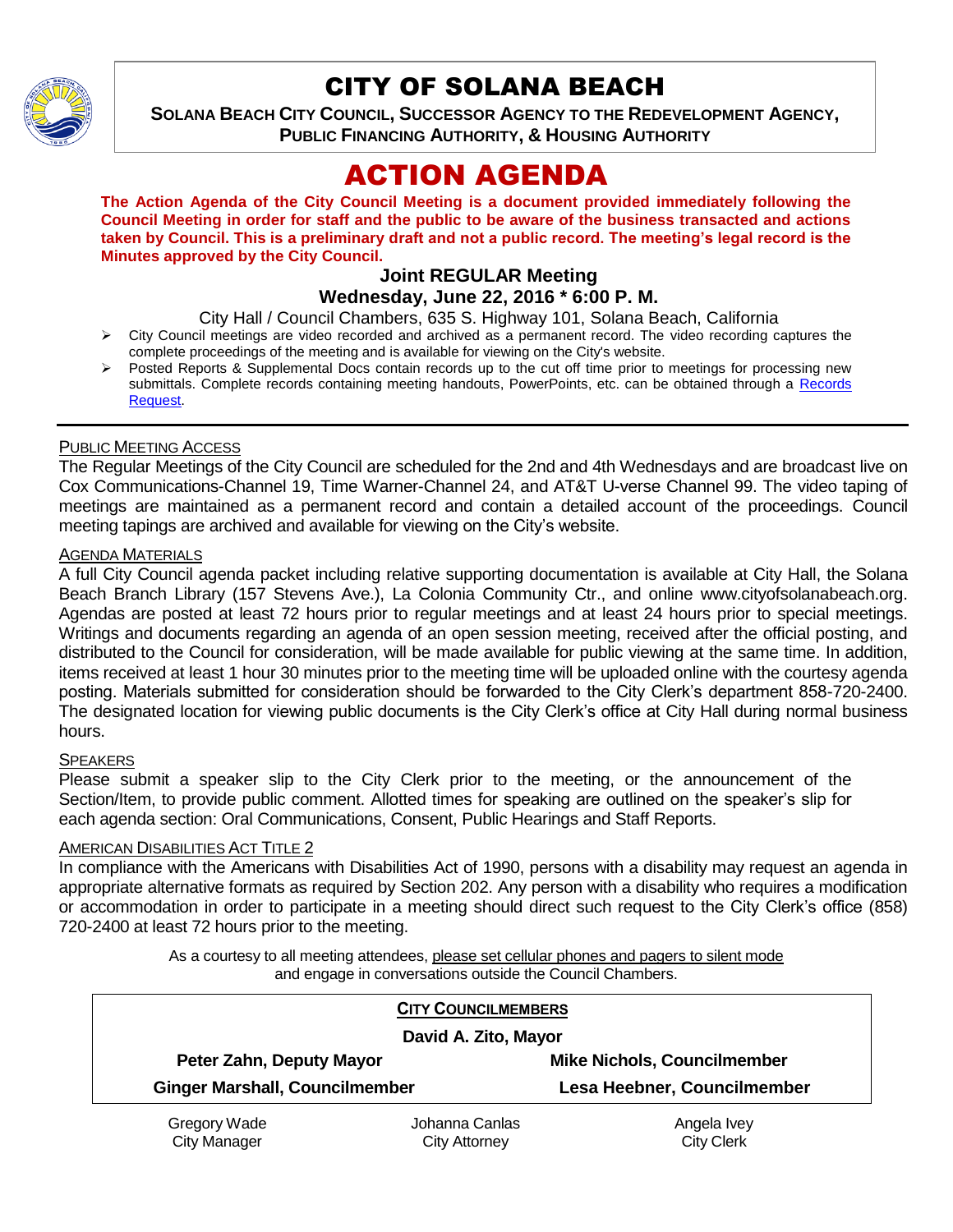# SPEAKERS:

Please submit your speaker slip to the City Clerk prior to the meeting or the announcement of the Item. Allotted times for speaking are outlined on the speaker's slip for Oral Communications, Consent, Public Hearings and Staff Reports.

### READING OF ORDINANCES AND RESOLUTIONS:

Pursuant to Solana Beach Municipal Code Section 2.04.460, at the time of introduction or adoption of an ordinance or adoption of a resolution, the same shall not be read in full unless after the reading of the title, further reading is requested by a member of the Council. If any Councilmember so requests, the ordinance or resolution shall be read in full. In the absence of such a request, this section shall constitute a waiver by the council of such reading.

# **CALL TO ORDER AND ROLL CALL:**

### **CLOSED SESSION REPORT:** (when applicable)

# **FLAG SALUTE:**

#### **APPROVAL OF AGENDA: COUNCIL ACTION: Approved 5/0**

# **PRESENTATIONS:**

Ceremonial items that do not contain in-depth discussion and no action/direction.

- 1. KAABOO Event
- 2. Sheriff's Annual Report

# **ORAL COMMUNICATIONS:**

This portion of the agenda provides an opportunity for members of the public to address the City Council on items relating to City business and not appearing on today's agenda by submitting a speaker slip (located on the back table) to the City Clerk. Comments relating to items on this evening's agenda are taken at the time the items are heard. Pursuant to the Brown Act, no action shall be taken by the City Council on public comment items. Council may refer items to the City Manager for placement on a future agenda. The maximum time allotted for each presentation is THREE MINUTES (SBMC 2.04.190). Please be aware of the timer light on the Council Dais.

# **COUNCIL COMMUNITY ANNOUNCEMENTS / COMMENTARY:**

*An opportunity for City Council to make brief announcements or report on their activities. These items are not agendized for official City business with no action or substantive discussion.* 

# **A. CONSENT CALENDAR:** (Action Items) (A.1. - A.7.)

Items listed on the Consent Calendar are to be acted in a single action of the City Council unless pulled for discussion. Any member of the public may address the City Council on an item of concern by submitting to the City Clerk a speaker slip (located on the back table) before the Consent Calendar is addressed. Those items removed from the Consent Calendar by a member of the Council will be trailed to the end of the agenda, while Consent Calendar items removed by the public will be discussed immediately after approval of the Consent Calendar.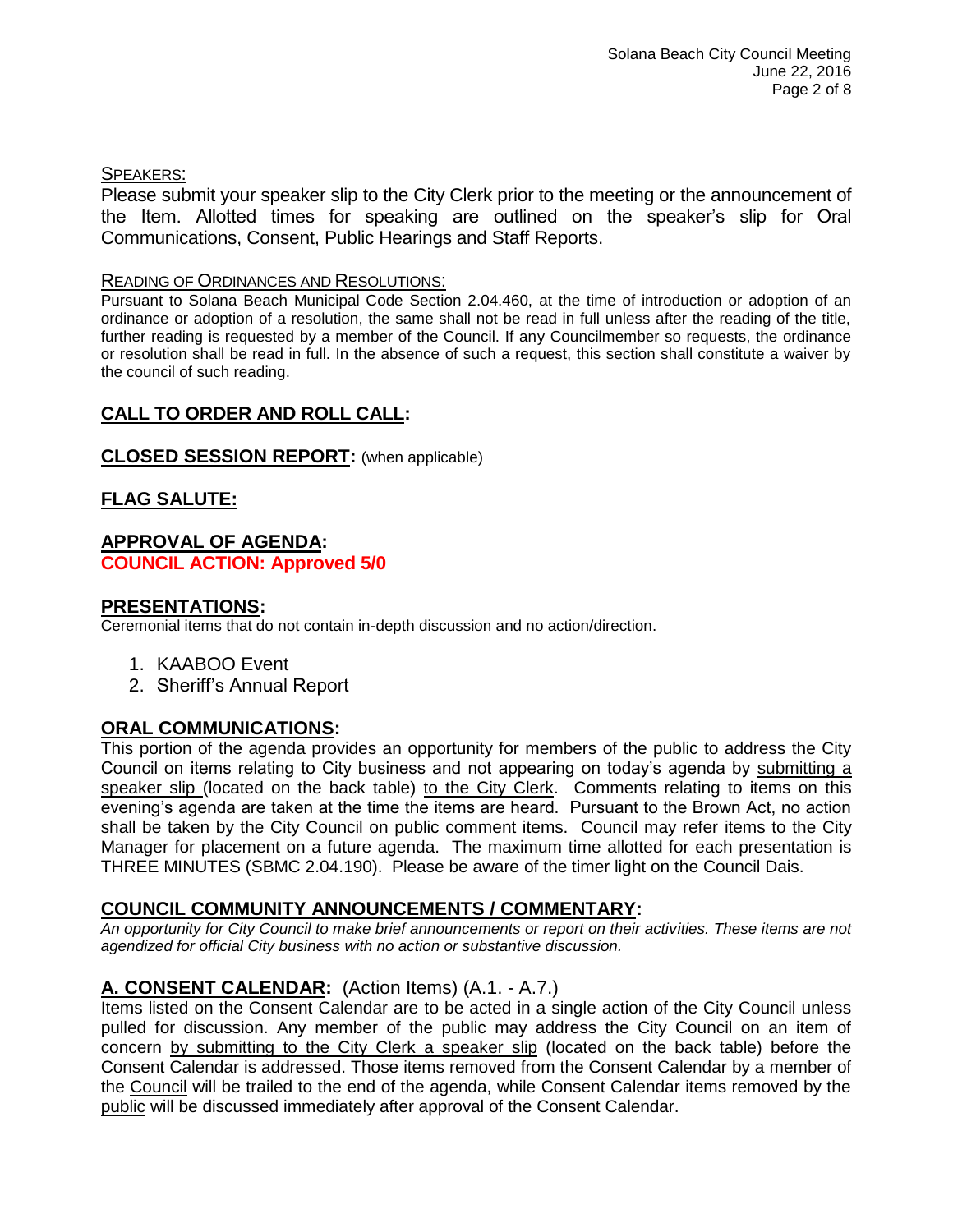# **A.1. Minutes of the City Council.**

Recommendation: That the City Council

1. Approve the Minutes of the City Council Meetings held May 25, 2016.

See Approved Minutes [http://www.ci.solana-beach.ca.us/index.asp?SEC=F0F1200D-21C6-4A88-8AE1-](http://www.ci.solana-beach.ca.us/index.asp?SEC=F0F1200D-21C6-4A88-8AE1-0BC07C1A81A7&Type=B_BASIC) [0BC07C1A81A7&Type=B\\_BASIC](http://www.ci.solana-beach.ca.us/index.asp?SEC=F0F1200D-21C6-4A88-8AE1-0BC07C1A81A7&Type=B_BASIC)

*Posted Reports & Supplemental Docs contain records up to the cut off time, prior to the start of the meeting, for processing new submittals. The final official record containing handouts, PowerPoints, etc. can be obtained through a Records Request to the City Clerk's Office.* **COUNCIL ACTION: Approved 5/0**

# **A.2. Register Of Demands.** (File 0300-30)

Recommendation: That the City Council

# 1. Ratify the list of demands for May 21, 2016 through June 16, 2016.

[Item A.2. Report \(click here\)](https://solanabeach.govoffice3.com/vertical/Sites/%7B840804C2-F869-4904-9AE3-720581350CE7%7D/uploads/Item_A.2._Report_(click_here)_06-22-16.PDF)

*Posted Reports & Supplemental Docs contain records up to the cut off time, prior to the start of the meeting, for processing new submittals. The final official record containing handouts, PowerPoints, etc. can be obtained through a Records Request to the City Clerk's Office.* **COUNCIL ACTION: Approved 5/0**

# **A.3. General Fund Adopted Budget for Fiscal Year 2015-2016.** (File 0330-30)

Recommendation: That the City Council

1. Receive the report listing changes made to the Fiscal Year 2015-2016 General Fund Adopted Budget.

#### [Item A.3. Report \(click here\)](https://solanabeach.govoffice3.com/vertical/Sites/%7B840804C2-F869-4904-9AE3-720581350CE7%7D/uploads/Item_A.3._Report_(click_here)_06-22-16.PDF)

*Posted Reports & Supplemental Docs contain records up to the cut off time, prior to the start of the meeting, for processing new submittals. The final official record containing handouts, PowerPoints, etc. can be obtained through a Records Request to the City Clerk's Office.* **COUNCIL ACTION: Approved 5/0**

# **A.4. Worker Compensation Claims Administration.** (File 0180-75)

Recommendation: That the City Council

1. Adopt **Resolution 2016-086** authorizing the City Manager to negotiate and execute a one-year contract with Tri-Star Risk Management.

#### [Item A.4. Report \(click here\)](https://solanabeach.govoffice3.com/vertical/Sites/%7B840804C2-F869-4904-9AE3-720581350CE7%7D/uploads/Item_A.4._Report_(click_here)_06-22-16.PDF)

*Posted Reports & Supplemental Docs contain records up to the cut off time, prior to the start of the meeting, for processing new submittals. The final official record containing handouts, PowerPoints, etc. can be obtained through a Records Request to the City Clerk's Office.* **COUNCIL ACTION: Approved 5/0**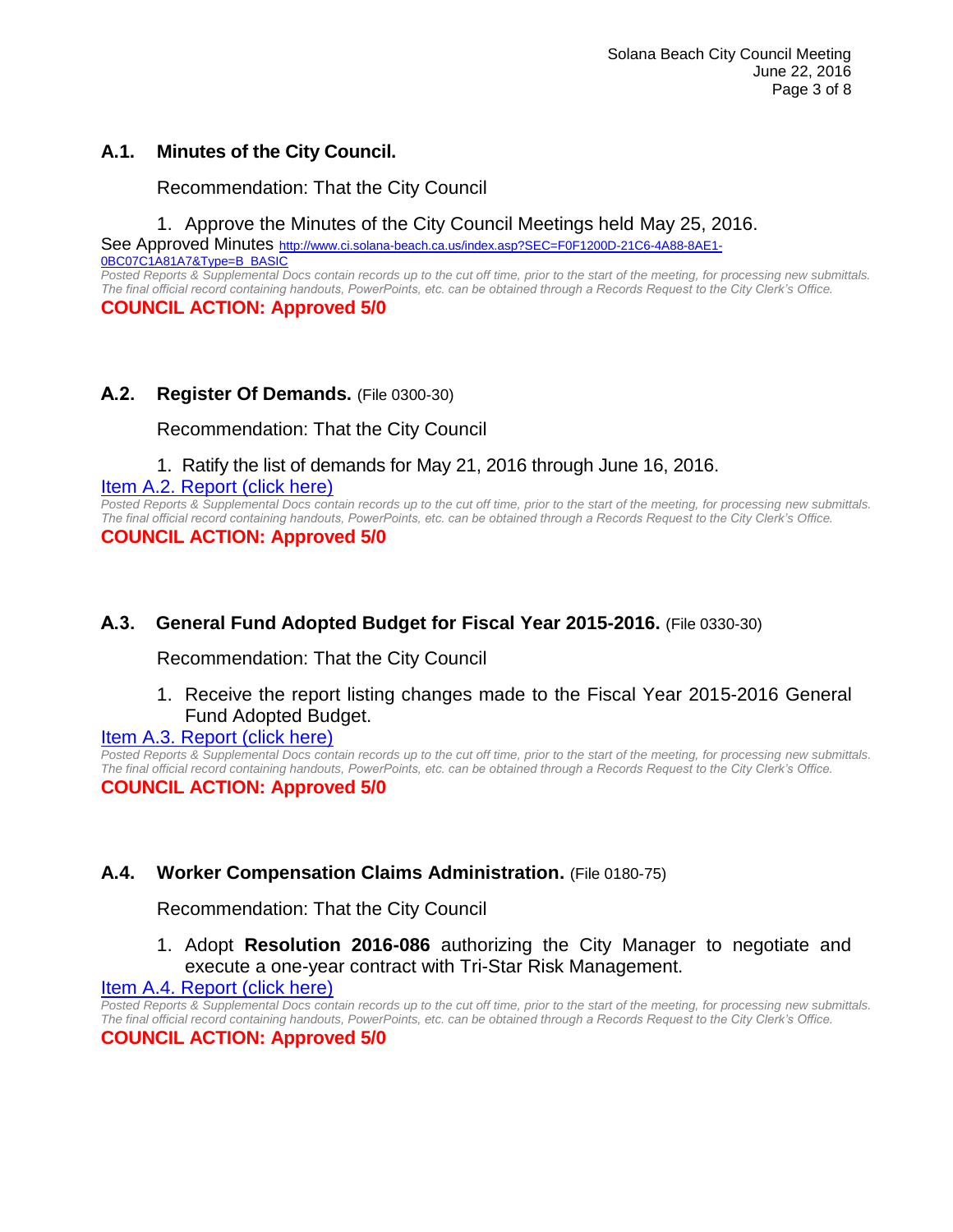# **A.5. Caltrans and San Elijo Lagoon Conservancy Cooperative.** (File 0800-00)

Recommendation: That the City Council

- 1. Adopt **Resolution 2016-085**:
	- a. Approving and authorizing the City Manager to execute the Cooperative Agreement with CALTRANS (California Department of Transportation).
	- b. Approving and authorizing the City Manager to negotiate and execute the agreement with SELC.
	- c. Authorizing the City Manager to take any and all actions needed to effectuate both agreements.
	- d. Appropriating \$470,000 into the North Coast Corridor Community Enhancement Program.
	- e. Authorizing the City Treasurer to Amend Fiscal Year 2016/17 Adopted Budget accordingly.

#### Item A.5. [Report \(click here\)](https://solanabeach.govoffice3.com/vertical/Sites/%7B840804C2-F869-4904-9AE3-720581350CE7%7D/uploads/Item_A.5._Report_(click_here)_06-22-16.PDF)

### [A.5. Updated Report #1](https://solanabeach.govoffice3.com/vertical/Sites/%7B840804C2-F869-4904-9AE3-720581350CE7%7D/uploads/A.5._Updated_Report_1_6-22-16.pdf)

*Posted Reports & Supplemental Docs contain records up to the cut off time, prior to the start of the meeting, for processing new submittals. The final official record containing handouts, PowerPoints, etc. can be obtained through a Records Request to the City Clerk's Office.*

**COUNCIL ACTION: Approved 5/0**

# **A.6. General Election November 8, 2016.** (File 0430-20)

Recommendation: That the City Council

- 1. Adopt **Resolution 2016-081** Calling and Giving Notice of the Holding of a General Municipal Election to be held on Tuesday, November 8, 2016, for the Election of Certain Officers as required by the Provision of the Laws of the State of California Relating to General Law Cities and determining tie vote provisions.
- 2. Adopt **Resolution 2016-082** requesting the Board of Supervisors of the County of San Diego to Consolidate a General Municipal Election to be held on Tuesday, November 8, 2016, with the Statewide General Election to be held on that date.
- 3. Adopt **Resolution 2016-083** adopting regulations for Candidates for Elective Office pertaining to Candidate's Statements submitted to the voters at an Election.

[Item A.6. Report \(click here\)](https://solanabeach.govoffice3.com/vertical/Sites/%7B840804C2-F869-4904-9AE3-720581350CE7%7D/uploads/Item_A.6._Report_(click_here)_06-22-16.PDF)

*Posted Reports & Supplemental Docs contain records up to the cut off time, prior to the start of the meeting, for processing new submittals. The final official record containing handouts, PowerPoints, etc. can be obtained through a Records Request to the City Clerk's Office.*

**COUNCIL ACTION: Approved 5/0**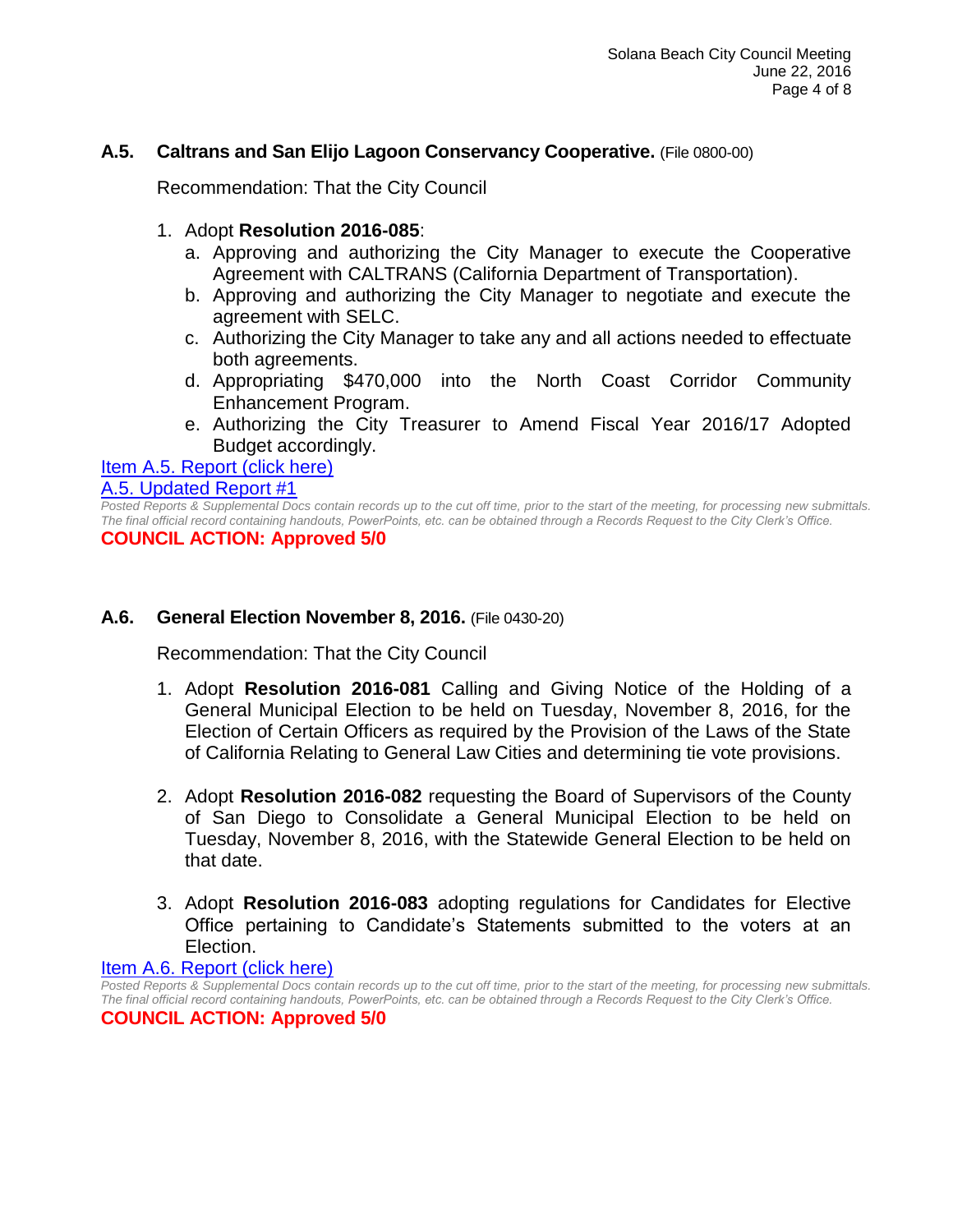# **A.7. Quarterly Investment Report.** (File 0350-44)

Recommendation: That the City Council

1. Accepts and files the Cash and Investment Report for the quarter ended March 31, 2016.

#### [Item A.7. Report \(click here\)](https://solanabeach.govoffice3.com/vertical/Sites/%7B840804C2-F869-4904-9AE3-720581350CE7%7D/uploads/Item_A.7._Report_(click_here)_06-22-16.PDF)

*Posted Reports & Supplemental Docs contain records up to the cut off time, prior to the start of the meeting, for processing new submittals. The final official record containing handouts, PowerPoints, etc. can be obtained through a Records Request to the City Clerk's Office.* **COUNCIL ACTION: Approved 5/0**

# **B. PUBLIC HEARINGS:** (B.1. – B.3.)

This portion of the agenda provides citizens an opportunity to express their views on a specific issue as required by law after proper noticing by submitting a speaker slip (located on the back table) to the City Clerk. After considering all of the evidence, including written materials and oral testimony, the City Council must make a decision supported by findings and the findings must be supported by substantial evidence in the record. An applicant or designees for a private development/business project, for which the public hearing is being held, is allotted a total of fifteen minutes to speak, as per SBMC 2.04.210. A portion of the fifteen minutes may be saved to respond to those who speak in opposition. All other speakers have three minutes each. Please be aware of the timer light on the Council Dais.

# **B.1. Public Hearing: Streetlight Assessment.** (File 0495-20)

Recommendation: That the City Council

- 1. Conduct the Public Hearing: Open the public hearing, Report Council disclosures, Receive public testimony, Close the public hearing.
- 2. Adopt **Resolution 2016-063** confirming the diagram and assessment; providing for the levy of the annual assessment in a special maintenance district; confirming the Engineer's Report; and ordering the transmission of charges to the County Auditor for collection.
- 3. Adopt **Resolution 2016-064** ordering the levy and collection of annual assessments for FY 2016/17.

[Item B.1. Report \(click here\)](https://solanabeach.govoffice3.com/vertical/Sites/%7B840804C2-F869-4904-9AE3-720581350CE7%7D/uploads/Item_B.1._Report_(click_here)_06-22-16.PDF)

*Posted Reports & Supplemental Docs contain records up to the cut off time, prior to the start of the meeting, for processing new submittals. The final official record containing handouts, PowerPoints, etc. can be obtained through a Records Request to the City Clerk's Office.* **COUNCIL ACTION: Approved 5/0 to close the public hearing. COUNCIL ACTION: Approved 5/0**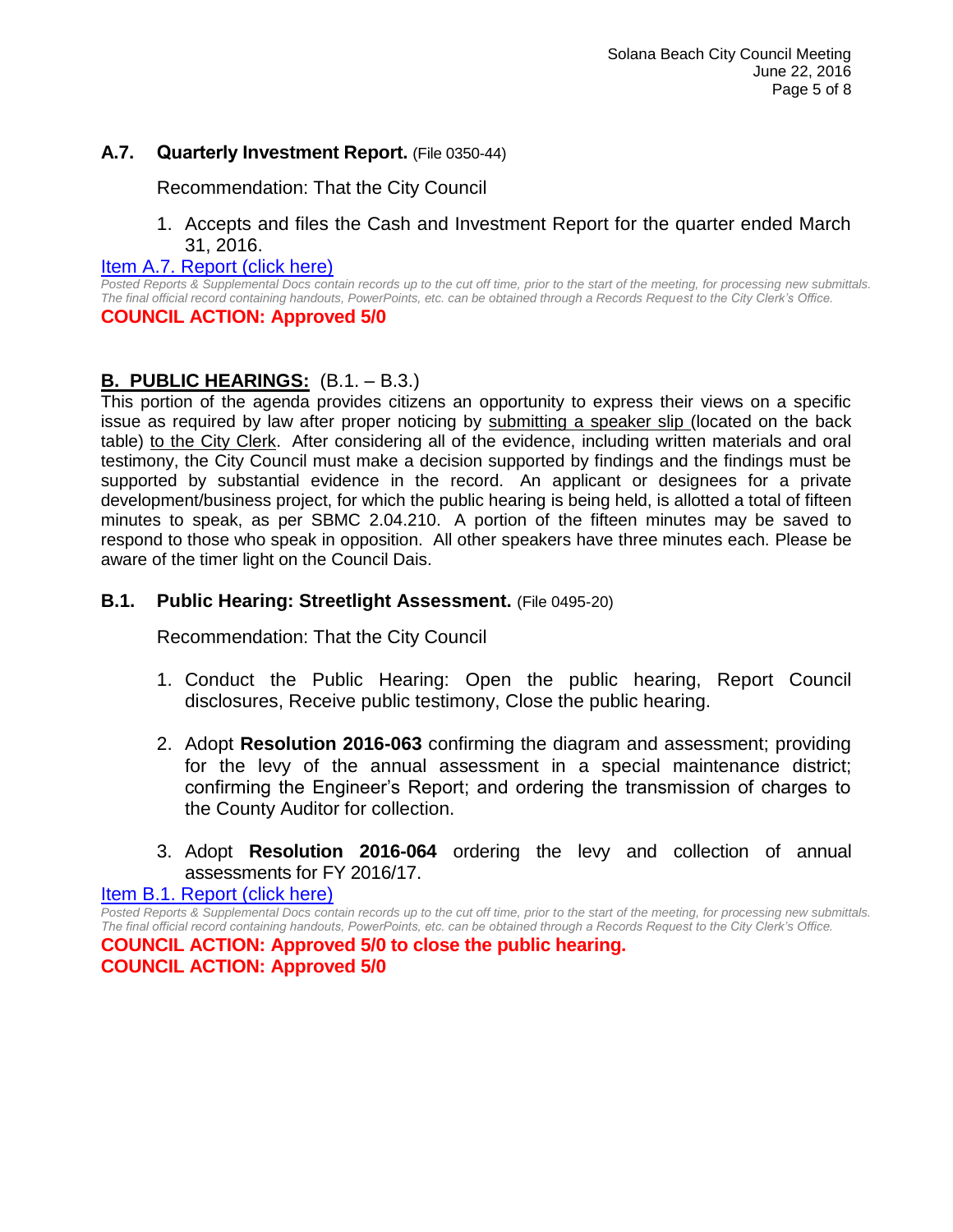# **B.2. Public Hearing: Solana Beach Coastal Rail Trail Maintenance District**. (File 0495- 20)

Recommendation: That the City Council

- 1. Conduct the Public Hearing: Open the public hearing, Report Council disclosures, Receive public testimony, Close the public hearing.
- 2. Adopt **Resolution 2016-061**, amending and/or approving the Engineer's Report regarding the Coastal Rail Trail Maintenance District.
- 3. Adopt **Resolution 2016-062**, ordering the levy and collection of the annual assessments regarding the Coastal Rail Trail Maintenance District for Fiscal Year 2016/17.

#### [Item B.2. Report \(click here\)](https://solanabeach.govoffice3.com/vertical/Sites/%7B840804C2-F869-4904-9AE3-720581350CE7%7D/uploads/Item_B.2._Report_(click_here)_06-22-16.PDF)

*Posted Reports & Supplemental Docs contain records up to the cut off time, prior to the start of the meeting, for processing new submittals. The final official record containing handouts, PowerPoints, etc. can be obtained through a Records Request to the City Clerk's Office.*

**COUNCIL ACTION: Approved 5/0 to close the public hearing. COUNCIL ACTION: Approved 5/0**

**B.3. Public Hearing: 243 N. Highway 101, Applicant: Evarts / Distillery 101, Case No: 17-15-38.** (File 0610-60)

The proposed project meets the minimum objective requirements under the SBMC, is consistent with the General Plan and may be found, as conditioned, to meet the discretionary findings required as discussed in this report to approve a CUP. Therefore, Staff recommends that the City Council:

- 1. Conduct the Public Hearing: Open the Public Hearing, Report Council Disclosures, Receive Public Testimony, and Close the Public Hearing.
- 2. Find the project exempt from the California Environmental Quality Act pursuant to Section 15301 of the State CEQA Guidelines; and
- 3. If the City Council makes the requisite findings and approves the project, adopt **Resolution 2016-087** conditionally approving a CUP for the project to allow for a tenant improvement to combine two existing restaurant tenant spaces and add 155 square feet from an adjacent office tenant space for the use of a restaurant with a bar or cocktail lounge and to allow for the incidental use four tables and 16 chairs without providing additional parking spaces in a gated patio in front of the proposed tenant space along Highway 101 within The Boardwalk shopping center at 243 N. Highway 101, Solana Beach.

[Item B.3. Report \(click here\)](https://solanabeach.govoffice3.com/vertical/Sites/%7B840804C2-F869-4904-9AE3-720581350CE7%7D/uploads/Item_B.3._Report_(click_here)_06-22-16.PDF)

[B.3. Supplemental Documents -](https://solanabeach.govoffice3.com/vertical/Sites/%7B840804C2-F869-4904-9AE3-720581350CE7%7D/uploads/B.3._Supplemental_Documents_-_R_-_6-22-16.pdf) R

[B.3. Supplemental Documents 6-21 last update -](https://solanabeach.govoffice3.com/vertical/Sites/%7B840804C2-F869-4904-9AE3-720581350CE7%7D/uploads/B.3._Supplemental_Documents__6-21_last_update_-_R_6-22-16.pdf) R

[B.3. Supplemental Documents 6-22 last update](https://solanabeach.govoffice3.com/vertical/Sites/%7B840804C2-F869-4904-9AE3-720581350CE7%7D/uploads/B.3._Supplemental_Documents__6-22_last_update_at_455pm_-_R_6-22-16.pdf) 455 pm - R

*Posted Reports & Supplemental Docs contain records up to the cut off time, prior to the start of the meeting, for processing new submittals. The final official record containing handouts, PowerPoints, etc. can be obtained through a Records Request to the City Clerk's Office.*

**COUNCIL ACTION: Approved 5/0 to continue the hearing to a date certain of July 13,**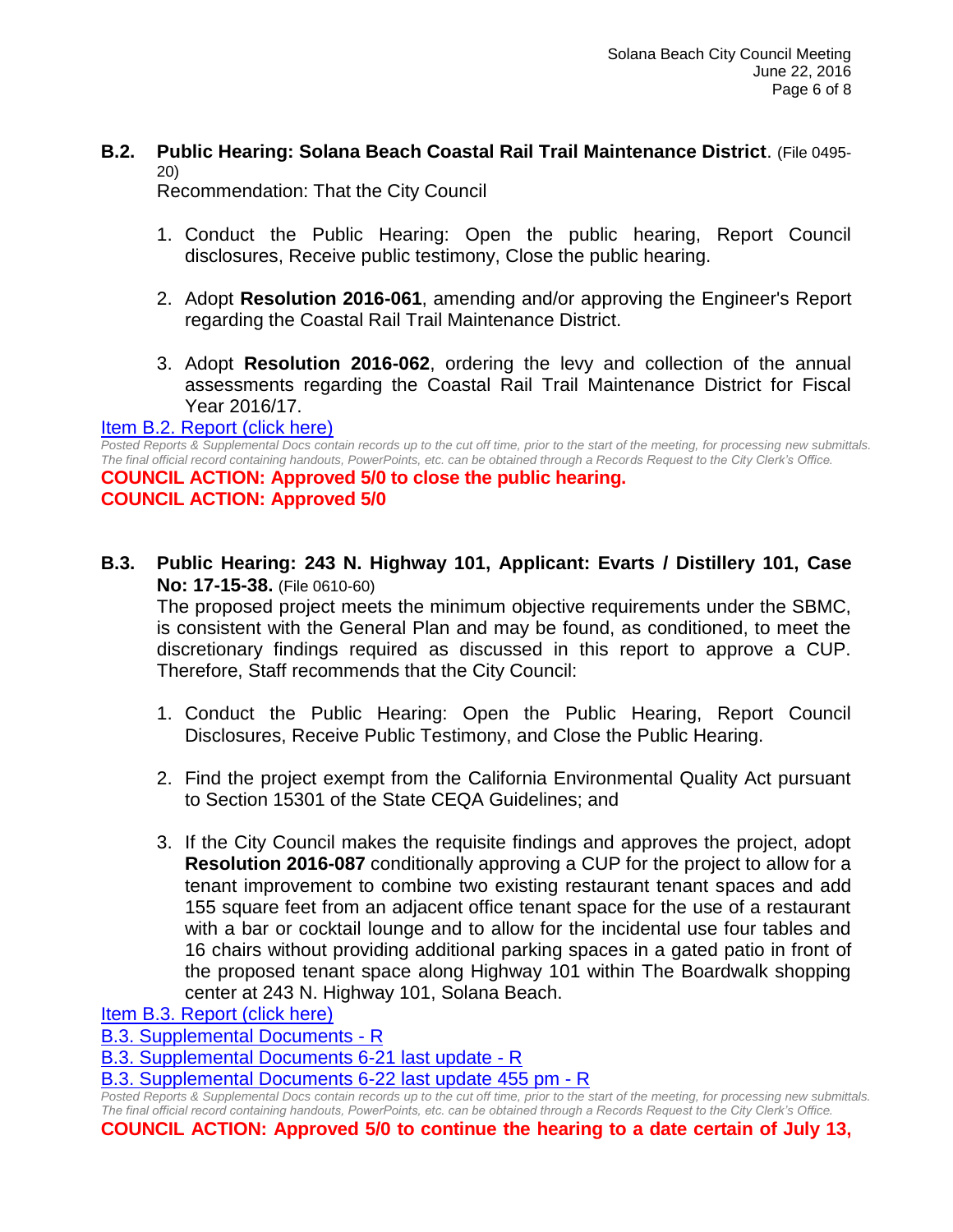# **2016.**

# **C. STAFF REPORTS**: (C.1. - C.2.)

*Submit speaker slips to the City Clerk.*

# **C.1. Introduce (1st Reading) Ordinance 461 Regulating Retail Pet Sales** (File 0200-20)

Recommendation: That the City Council

1. Introduce (1st reading) **Ordinance 461** amending Chapter 4 of the Solana Beach Municipal Code regulating the retail sale of dogs, cats and rabbits.

### [Item C.1. Report \(click here\)](https://solanabeach.govoffice3.com/vertical/Sites/%7B840804C2-F869-4904-9AE3-720581350CE7%7D/uploads/Item_C.1._Report_(click_here)_06-22-16.PDF)

*Posted Reports & Supplemental Docs contain records up to the cut off time, prior to the start of the meeting, for processing new submittals. The final official record containing handouts, PowerPoints, etc. can be obtained through a Records Request to the City Clerk's Office.* **COUNCIL ACTION: Approved 5/0**

# **C.2. Community Choice Aggregation Program.** (File 0480-70)

Recommendation: That the City Council

1. Authorize the release of the RFQ/P for to solicit bids for the development and ongoing administration of a local CCA.

### [Item C.2. Report \(click here\)](https://solanabeach.govoffice3.com/vertical/Sites/%7B840804C2-F869-4904-9AE3-720581350CE7%7D/uploads/Item_C.2._Report_(click_here)_06-22-16.PDF)

*Posted Reports & Supplemental Docs contain records up to the cut off time, prior to the start of the meeting, for processing new submittals. The final official record containing handouts, PowerPoints, etc. can be obtained through a Records Request to the City Clerk's Office.*

# **COUNCIL ACTION: Approved 5/0**

# **COMPENSATION & REIMBURSEMENT DISCLOSURE:**

GC: Article 2.3. Compensation: 53232.3. (a) Reimbursable expenses shall include, but not be limited to, meals, lodging, and travel. 53232.3 (d) Members of a legislative body shall provide brief reports on meetings attended at the expense of the local agency at the next regular meeting of the legislative body.

# **COUNCIL COMMITTEE REPORTS:**

# **Regional Committees: (outside agencies, appointed by this Council)**

- a. City Selection Committee (meets twice a year) Nichols, Zahn (alternate).
- b. County Service Area 17 Zahn, Marshall (alternate).
- c. Escondido Creek Watershed Authority Marshall/Staff (no alternate).
- d. League of Ca. Cities' San Diego County Executive Committee Nichols, Zahn (alternate) and any subcommittees.
- e. League of Ca. Cities' Local Legislative Committee Nichols, Zahn (alternate).
- f. League of Ca. Cities' Coastal Cities Issues Group (CCIG) Nichols, Heebner (alternate).
- g. North County Dispatch JPA Zahn, Nichols (alternate).
- h. North County Transit District Nichols, Heebner  $(1<sup>st</sup>$  alternate)
- i. Regional Solid Waste Association (RSWA) Nichols, Zahn (alternate).
- j. SANDAG Heebner (Primary), Nichols (1<sup>st</sup> alternate), Zito (2<sup>nd</sup> alternate) and any subcommittees.
- k. SANDAG Shoreline Preservation Committee Nichols, Heebner (alternate).
- l. San Dieguito River Valley JPA Zito, Zahn (alternate).
- m. San Elijo JPA Marshall, Zito (both primary members) (no alternates).